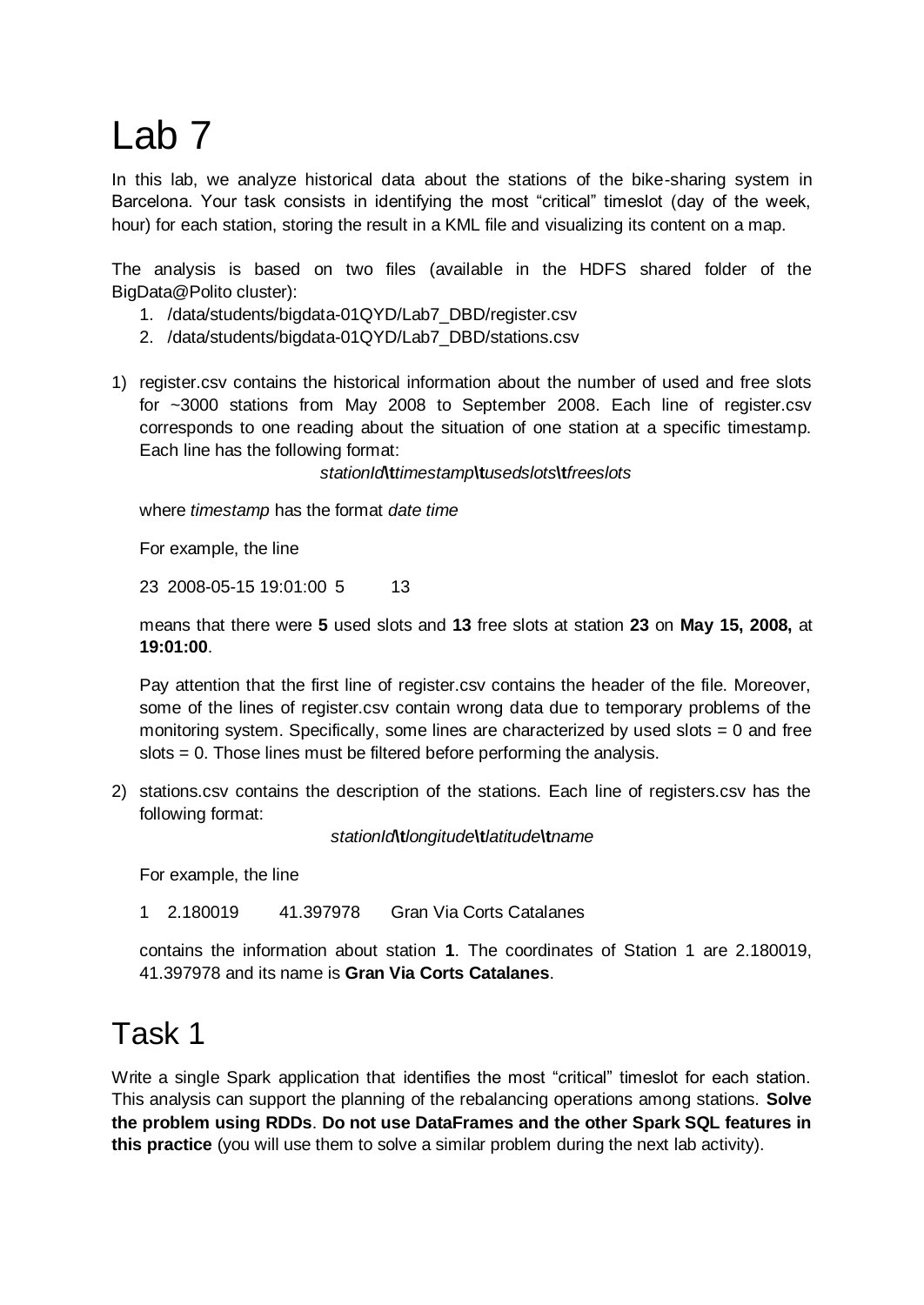In this application, each combination "day of the week – hour" is a timeslot and is associated with all the readings associated with that combination, independently of the date. For instance, the timeslot "Wednesday - 15" corresponds to all the readings made on Wednesday from 15:00:00 to 15:59:59.

A station Si is in the critical state if the number of free slots is equal to 0 (i.e., the station if full).

The "criticality" of a station Si in the timeslot Tj is defined as

### number of readings with num of free slot equal to 0 for the combination  $(Si, Ti)$ total number of readings for the combination  $(S_i, T_j)$

Write an application that:

- Computes the criticality value for each combination (Si,Tj).
- Selects only the combinations having a criticality value greater than a minimum criticality threshold. The minimum criticality threshold is an argument of the application.
- Selects the most critical timeslot for each station (consider only timeslots with a criticality greater than the minimum criticality threshold). If there are two or more timeslots characterized by the highest criticality value for a station, select only one of those timeslots. Specifically, select the one associated with the earliest hour. If also the hour is the same, consider the lexicographical order of the name of the week day.
- Stores in one single (KML) file the information about the most critical timeslot for each station. Specifically, the output (KML) file must contain one marker of type Placemark for each combination (Si, most critical timeslot for Si) characterized by the following features:
	- o StationId
	- o Day of the week and hour of the critical timeslot
	- $\circ$  Criticality value
	- o Coordinates of the station (longitude, latitude)

Do not include in the output (KML) file the stations for which there are no timeslots satisfying the minimum criticality threshold.

#### **Hints**

- To extract hour and weekday from a timestamp, consider using the datetime package of Python (e.g., functions strptime() and strftime())
	- o Example
		- from datetime import datetime timestamp = "2008-05-15 12:01:00" datetimeObject = datetime.strptime(timestamp, "%Y-%m-%d %H:%M:%S") dayOfTheWeek = datetimeObject.strftime("%a") hour = datetimeObject.hour
- To create one single output file, set the number of partitions of the final RDD to 1 by using coalesce(1) before invoking the saveAsTextFile() method.